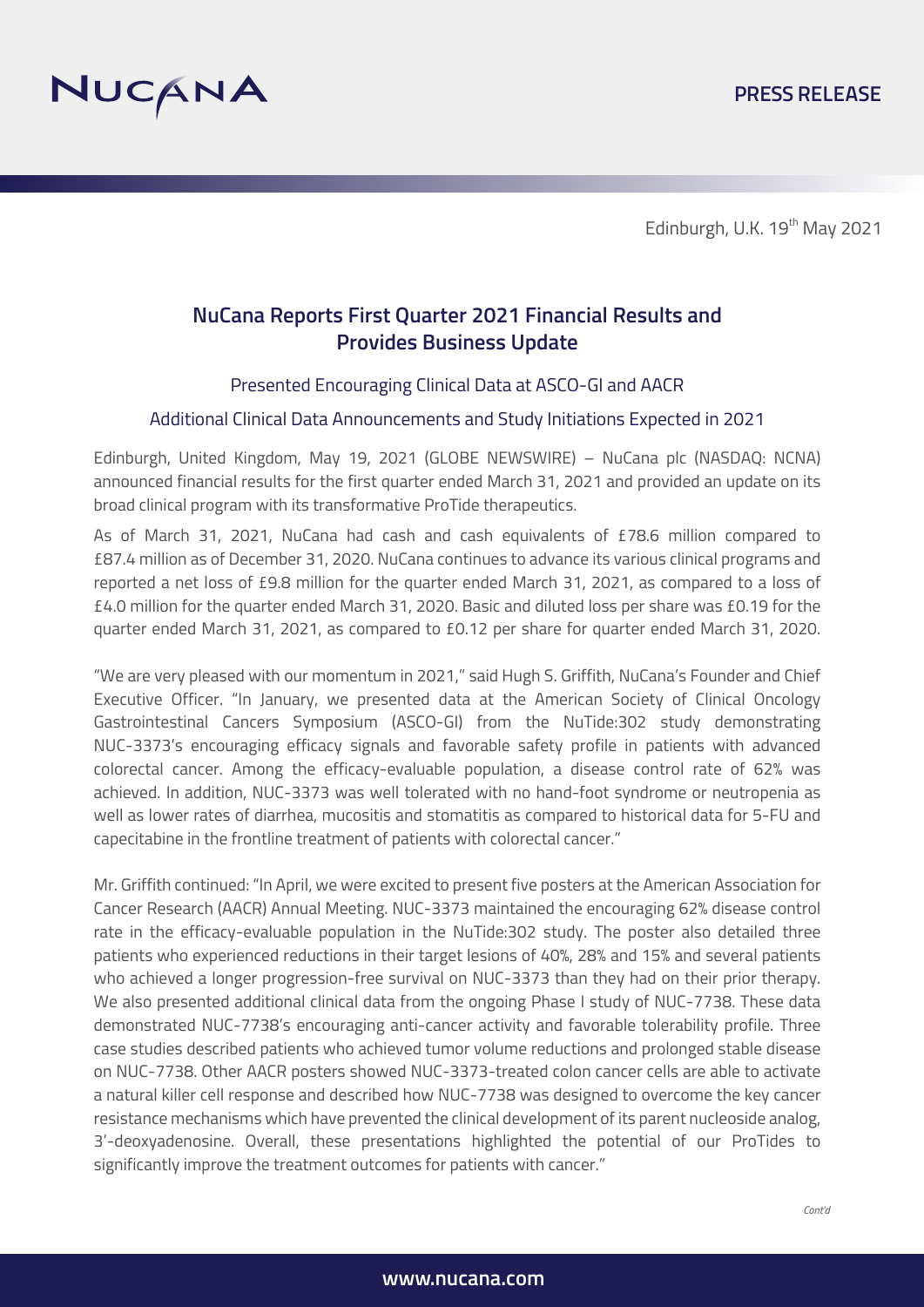

Mr. Griffith concluded: "We are excited with the progress we have made so far in 2021. We remain focused on continuing to drive recruitment across all of our ongoing studies, including our Phase III study of Acelarin plus cisplatin in patients with biliary tract cancer as well as initiating new studies, including our second Phase III study evaluating NUC-3373 in combination with other agents for patients with colorectal cancer. We look forward to providing additional updates as we go through 2021."

#### **Anticipated 2021 Milestones**

- Acelarin is a ProTide transformation of gemcitabine. In 2021, NuCana expects to:
	- o Complete recruitment sufficient to enable the first interim analysis in 2022 of the Phase III study of Acelarin combined with cisplatin as a first-line treatment for patients with advanced biliary tract cancer.
- NUC-3373 is a ProTide transformation of the active anti-cancer metabolite of 5-FU. In 2021, NuCana expects to:
	- o Report data from the Phase Ib study (NuTide:302) of NUC-3373 in combination with other agents with which 5-FU is typically combined, such as leucovorin, oxaliplatin and irinotecan in patients with advanced colorectal cancer;
	- o Initiate and report data from a Phase Ib expansion / Phase II study of NUC-3373 in combination with other agents for patients with colorectal cancer;
	- o Initiate a Phase III study of NUC-3373 in combination with other agents for patients with colorectal cancer; and
	- o Report data from the Phase I study (NuTide:301) of NUC-3373 in patients with advanced solid tumors.
- NUC-7738 is a ProTide transformation of a novel nucleoside analog, 3'-deoxyadenosine. In 2021, NuCana expects to:
	- o Report data from the Phase I study (NuTide:701) of NUC-7738 in patients with advanced solid tumors; and
	- o Initiate a Phase II study of NUC-7738 in patients with solid tumors.

#### **About NuCana plc**

NuCana is a clinical-stage biopharmaceutical company focused on significantly improving treatment outcomes for patients with cancer by applying our ProTide technology to transform some of the most widely prescribed chemotherapy agents, nucleoside analogs, into more effective and safer medicines. While these conventional agents remain part of the standard of care for the treatment of many solid and hematological tumors, their efficacy is limited by cancer cell resistance mechanisms and they are often poorly tolerated. Utilizing our proprietary technology, we are developing new medicines, ProTides,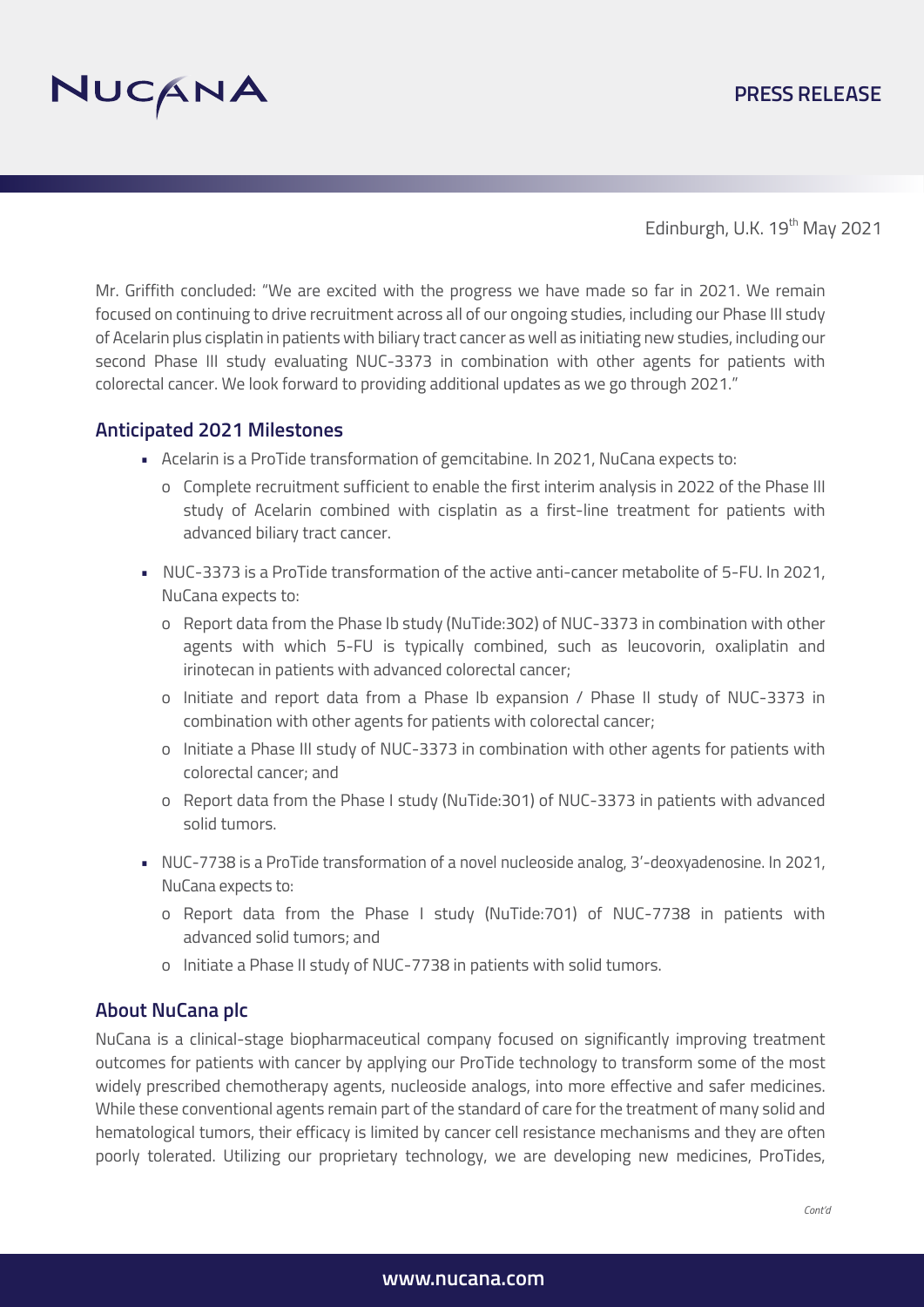

designed to overcome key cancer resistance mechanisms and generate much higher concentrations of anti-cancer metabolites in cancer cells. NuCana's robust pipeline includes three ProTides in clinical development. Acelarin and NUC-3373, are new chemical entities derived from the nucleoside analogs gemcitabine and 5-fluorouracil, respectively, two widely used chemotherapy agents. Acelarin is in a Phase III study for patients with advanced biliary tract cancer. NUC-3373 is in a Phase I study for the potential treatment of a wide range of patients with advanced solid tumors and a Phase Ib study for patients with metastatic colorectal cancer. Our third ProTide, NUC-7738, is a transformation of a novel nucleoside analog (3'-deoxyadenosine) and is in a Phase I study for patients with advanced solid tumors.

#### **Forward-Looking Statements**

This press release may contain "forward-looking" statements within the meaning of the Private Securities Litigation Reform Act of 1995 that are based on the beliefs and assumptions and on information currently available to management of NuCana plc (the "Company"). All statements other than statements of historical fact contained in this press release are forward-looking statements, including statements concerning the Company's planned and ongoing clinical studies for the Company's product candidates and the potential advantages of those product candidates, including Acelarin, NUC-3373 and NUC-7738; the initiation, enrollment, timing, progress, release of data from and results of those planned and ongoing clinical studies; the Company's goals with respect to the development, regulatory pathway and potential use, if approved, of each of its product candidates; and the utility of prior non-clinical and clinical data in determining future clinical results. In some cases, you can identify forward-looking statements by terminology such as "may," "will," "should," "expects," "plans," "anticipates," "believes," "estimates," "predicts," "potential" or "continue" or the negative of these terms or other comparable terminology. Forward-looking statements involve known and unknown risks, uncertainties and other factors that may cause the Company's actual results, performance or achievements to be materially different from any future results, performance or achievements expressed or implied by the forward-looking statements. These risks and uncertainties include, but are not limited to, the risks and uncertainties set forth in the "Risk Factors" section of the Company's Annual Report on Form 20-F for the year ended December 31, 2020 filed with the Securities and Exchange Commission ("SEC") on March 4, 2021, and subsequent reports that the Company files with the SEC. Forward-looking statements represent the Company's beliefs and assumptions only as of the date of this press release. Although the Company believes that the expectations reflected in the forward-looking statements are reasonable, it cannot guarantee future results, levels of activity, performance or achievements. Except as required by law, the Company assumes no obligation to publicly update any forward-looking statements for any reason after the date of this press release to conform any of the forward-looking statements to actual results or to changes in its expectations.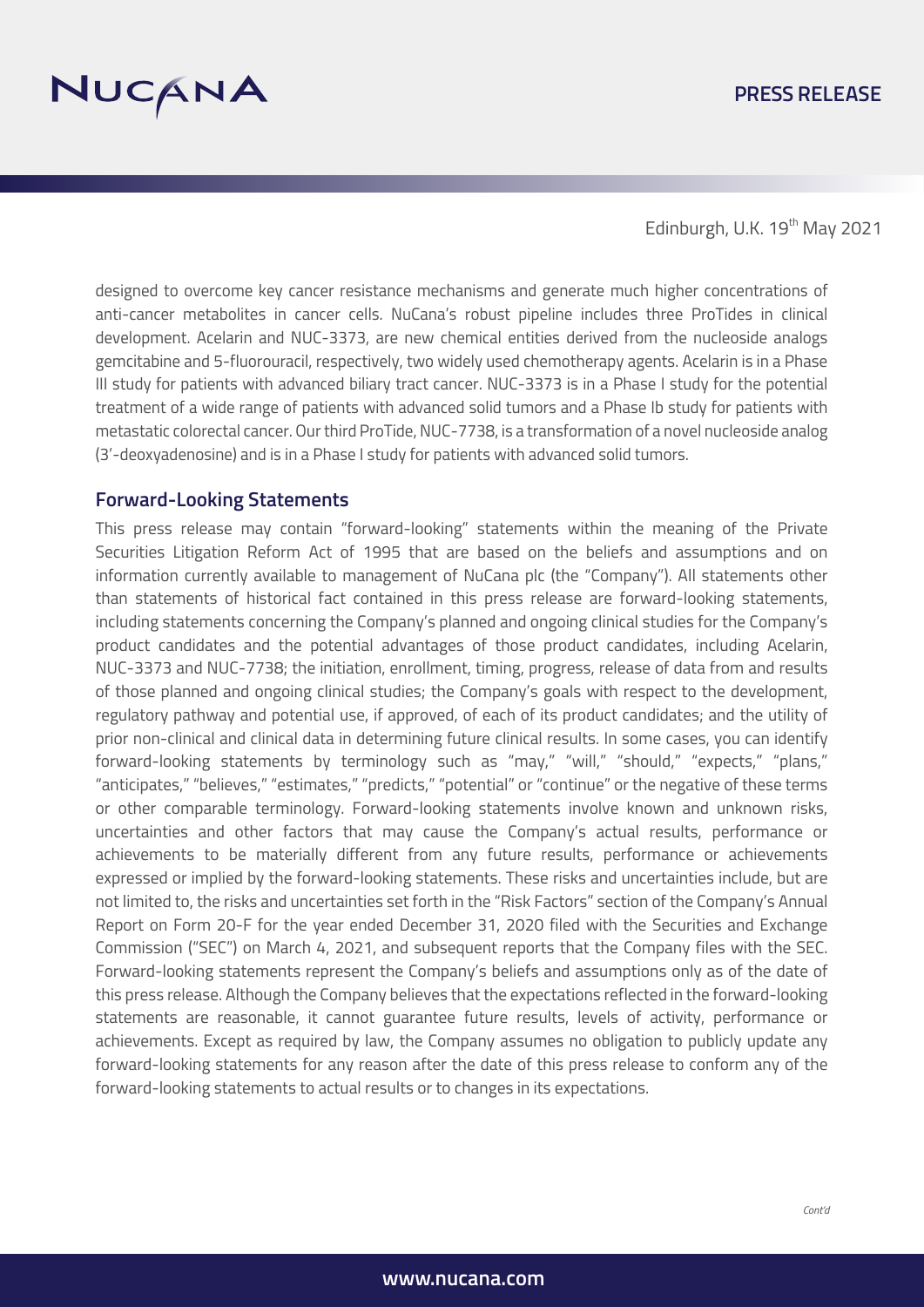

# **Unaudited Condensed Consolidated Statements of Operations**

|                                     | For the Three Months Ended March 31,  |          |
|-------------------------------------|---------------------------------------|----------|
|                                     | 2021                                  | 2020     |
|                                     | (in thousands, except per share data) |          |
|                                     | f                                     | f        |
| Research and development expenses   | (8,706)                               | (5,938)  |
| Administrative expenses             | (2, 104)                              | (1,609)  |
| Net foreign exchange (losses) gains | (677)                                 | 2,127    |
| <b>Operating loss</b>               | (11,487)                              | (5,420)  |
| Finance income                      | 24                                    | 144      |
| Loss before tax                     | (11,463)                              | (5, 276) |
| Income tax credit                   | 1,702                                 | 1,310    |
| Loss for the period                 | (9,761)                               | (3,966)  |
| Basic and diluted loss per share    | (0.19)                                | (0.12)   |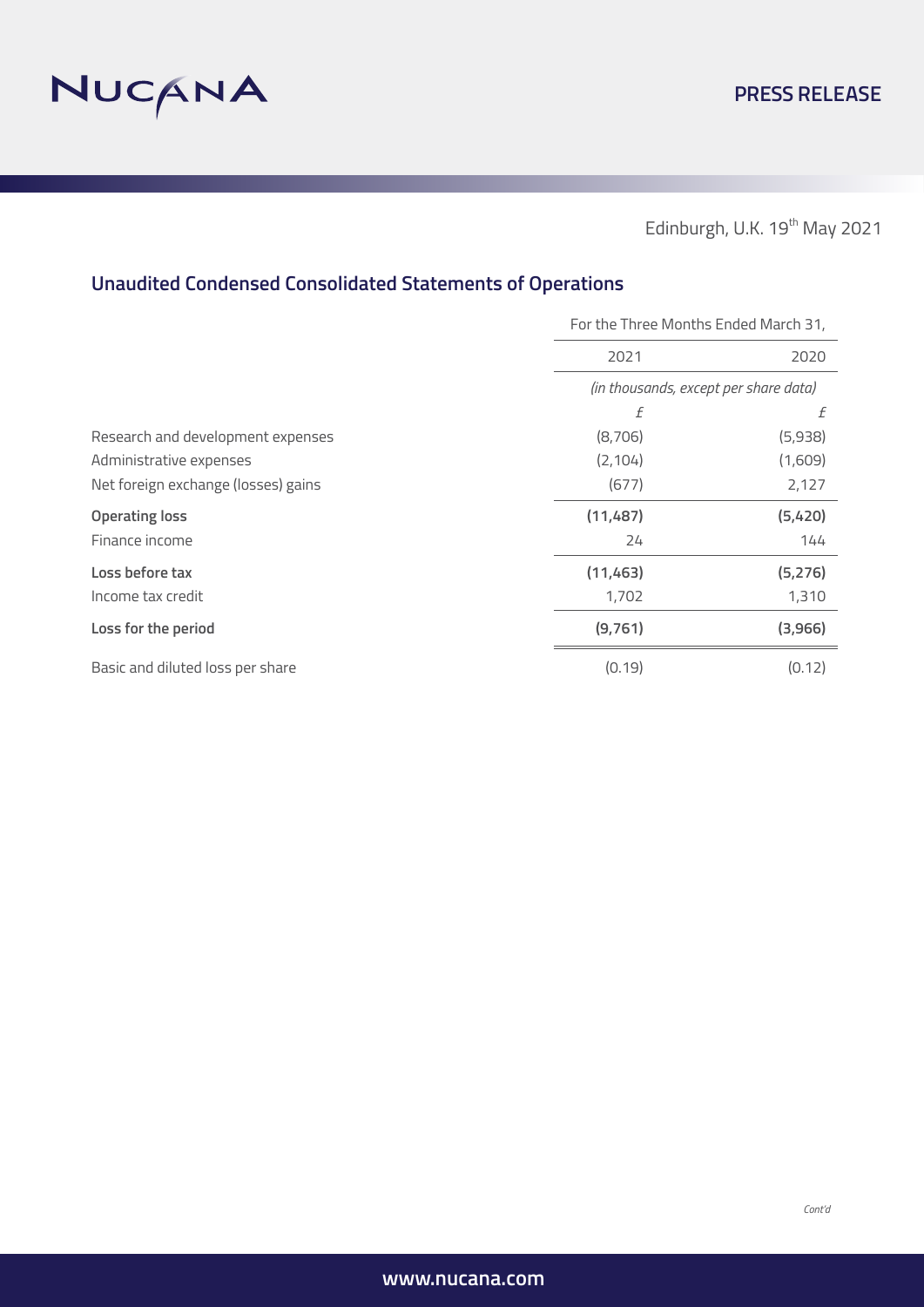

### **Unaudited Condensed Consolidated Statements of Financial Position**

|                                                              | March 31, 2021 | December 31, 2020 |
|--------------------------------------------------------------|----------------|-------------------|
|                                                              |                | (in thousands)    |
|                                                              | £              | f                 |
| <b>Assets</b>                                                |                |                   |
| Non-current assets                                           |                |                   |
| Intangible assets                                            | 4,764          | 4,753             |
| Property, plant and equipment<br>Deferred tax asset          | 1,098<br>40    | 1,189<br>44       |
|                                                              |                |                   |
|                                                              | 5,902          | 5,986             |
| <b>Current assets</b>                                        |                |                   |
| Prepayments, accrued income and other receivables            | 4,813          | 4,628             |
| Current income tax receivable                                | 11,529         | 9,822             |
| Cash and cash equivalents                                    | 78,625         | 87,356            |
|                                                              | 94,967         | 101,806           |
| <b>Total assets</b>                                          | 100,869        | 107,792           |
|                                                              |                |                   |
| <b>Equity and liabilities</b><br><b>Capital and reserves</b> |                |                   |
| Share capital and share premium                              | 143,135        | 142,937           |
| Other reserves                                               | 67,470         | 66,887            |
| Accumulated deficit                                          | (119, 146)     | (110, 594)        |
| Total equity attributable to equity holders of the Company   | 91,459         | 99,230            |
|                                                              |                |                   |
| <b>Non-current liabilities</b>                               |                |                   |
| Provisions<br>Lease liabilities                              | 46<br>296      | 46<br>367         |
|                                                              |                |                   |
|                                                              | 342            | 413               |
| <b>Current liabilities</b>                                   |                |                   |
| Trade payables                                               | 3,542          | 2,257             |
| Payroll taxes and social security                            | 159            | 177               |
| Accrued expenditure                                          | 5,087          | 5,437             |
| Lease liabilities                                            | 280            | 278               |
|                                                              | 9,068          | 8,149             |
| <b>Total liabilities</b>                                     | 9,410          | 8,562             |
| <b>Total equity and liabilities</b>                          | 100,869        | 107,792           |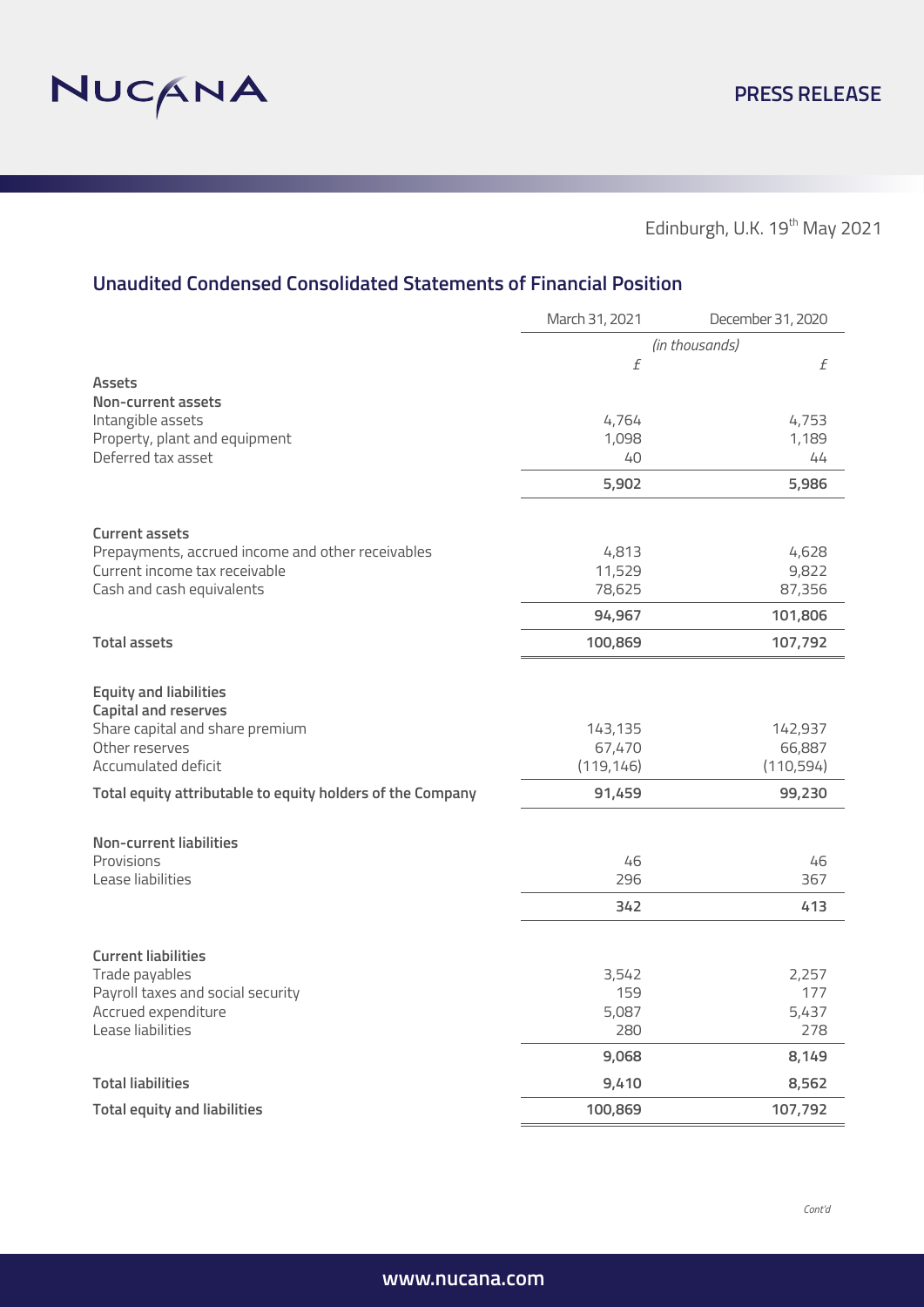

## **Unaudited Condensed Consolidated Statements of Cash Flows**

|                                                                          | For the Three Months Ended March 31, |                |  |
|--------------------------------------------------------------------------|--------------------------------------|----------------|--|
|                                                                          | 2021                                 | 2020           |  |
|                                                                          |                                      | (in thousands) |  |
|                                                                          | f                                    | f              |  |
| Cash flows from operating activities                                     |                                      |                |  |
| Loss for the period                                                      | (9,761)                              | (3,966)        |  |
| Adjustments for:                                                         |                                      |                |  |
| Income tax credit                                                        | (1,702)                              | (1, 310)       |  |
| Amortization and depreciation                                            | 222                                  | 217            |  |
| Finance income                                                           | (24)                                 | (144)          |  |
| Interest expense on lease liabilities                                    | 6                                    |                |  |
| Share-based payments                                                     | 1,795                                | 856            |  |
| Net foreign exchange losses (gains)                                      | 664                                  | (2, 164)       |  |
|                                                                          | (8,800)                              | (6, 511)       |  |
| Movements in working capital:                                            |                                      |                |  |
| (Increase) decrease in prepayments, accrued income and other receivables | (191)                                | 423            |  |
| Increase in trade payables                                               | 1,285                                | 44             |  |
| Decrease in payroll taxes, social security and accrued expenditure       | (368)                                | (165)          |  |
| Movements in working capital                                             | 726                                  | 302            |  |
| <b>Cash used in operations</b>                                           | (8,074)                              | (6, 209)       |  |
| Net income tax received                                                  |                                      |                |  |
| Net cash used in operating activities                                    | (8,074)                              | (6, 209)       |  |
| Cash flows from investing activities                                     |                                      |                |  |
| Interest received                                                        | 24                                   | 187            |  |
| Payments for property, plant and equipment                               | (4)                                  | (10)           |  |
| Payments for intangible assets                                           | (138)                                | (398)          |  |
| Net cash used in investing activities                                    | (118)                                | (221)          |  |
| Cash flows from financing activities                                     |                                      |                |  |
| Payments for lease liabilities                                           | (74)                                 | (73)           |  |
| Proceeds from issue of share capital                                     | 198                                  |                |  |
| Net cash from (used in) financing activities                             | 124                                  | (73)           |  |
| Net decrease in cash and cash equivalents                                | (8,068)                              | (6,503)        |  |
| Cash and cash equivalents at beginning of period                         | 87,356                               | 51,962         |  |
| Effect of exchange rate changes on cash and cash equivalents             | (663)                                | 2,141          |  |
| Cash and cash equivalents at end of period                               | 78,625                               | 47,600         |  |